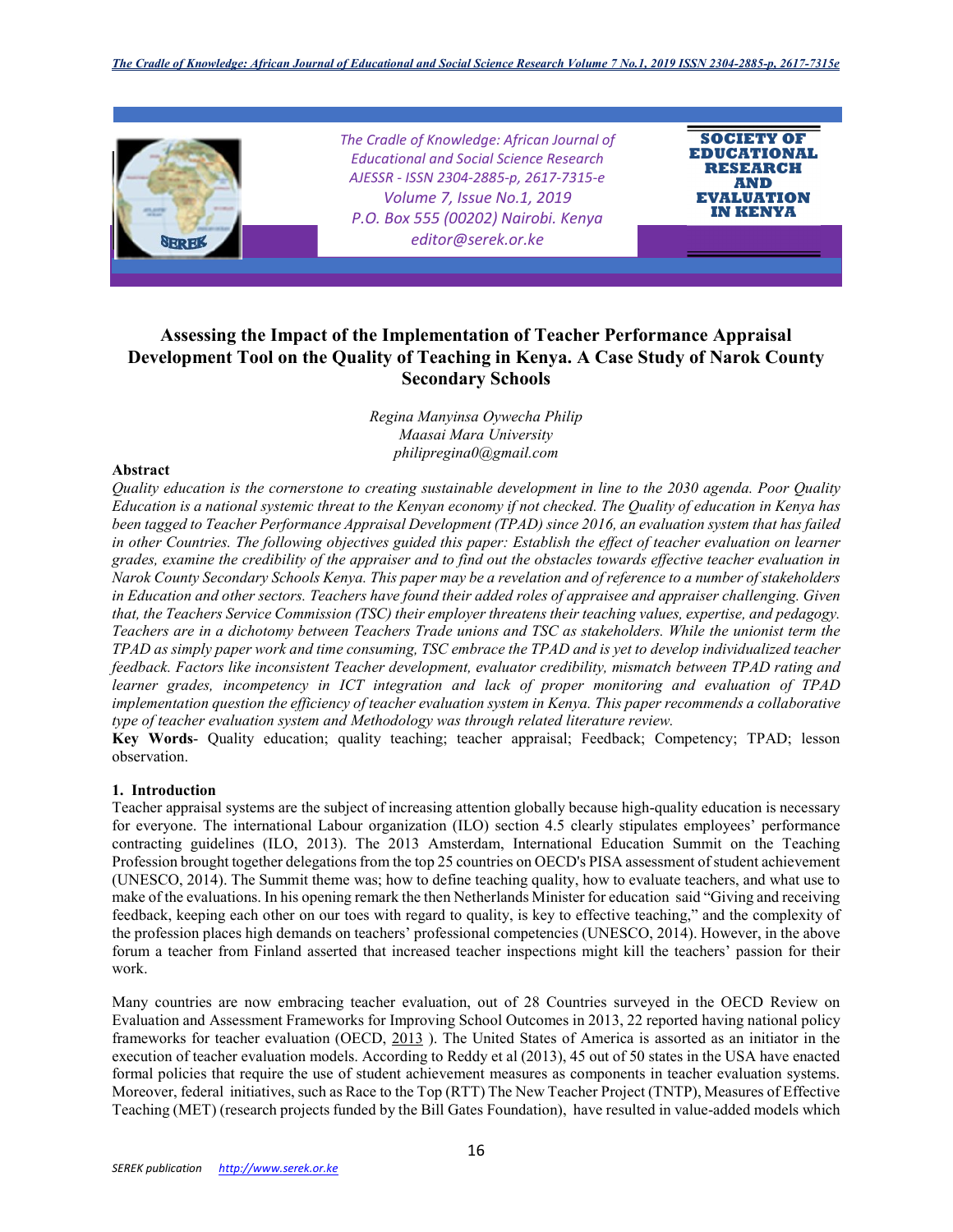attempt to estimate the relative effect of particular teacher input on student test scores and classroom observations (Reddy et al,2013). The Principal of Howard University Middle School Kathryn Procope, has transformed the evaluation process in her school to be one of ongoing feedback and coaching, through in-person and video observations, engaging with teachers' feedback process, focuses on teacher formative growth and has blurred the line between evaluation and support (Moody, 2018). However, a \$575 million Bill & Melinda Gates Foundation initiative value addition evaluation system designed to improve teacher effectiveness in some states in USA has failed to boost learners' grade beyond the other states without the system (Strauses, 2018).

According to TSC Annual Report 2015/2016, performance contracting (PC) and Teacher performance appraisal systems(TPAS) are part of the broader Public-Sector Reforms aimed at improving efficacy, and to build a performance–oriented culture and instill accountability in public learning institutions (TSC, 2016: Macharia, 2017 April 24).The Constitution of Kenya, 2010 in Article 55 makes a special provision for the State to take measures including affirmative action to ensure that the youth access relevant education and quality training (Constitution of Kenya, 2010). In an effort to improve the quality of teaching , Kenya with support from a US\$88.4 million grant from GPE developed a new TPAD tool which allows to monitor teachers' attendance and syllabus coverage, classroom performance, proficiency, and innovation, creativity and ICT integration to embrace the  $21<sup>st</sup>$  century technology. Performance management for teachers is provided for in Section 11(f) of the TSC ACT, which requires the commission "to monitor the conduct and performance of teachers in the teaching service and in Regulation 52 the code of Regulations of Teachers (TSC, 2015). It states, "The commission shall develop an open appraisal system for teachers to strengthen supervision and to continuously monitor the performance of teachers in curriculum execution."

The TSC Annual Report 2015/2016 institutionalized and rolled out the PC and TPAD system for heads of institutions and teachers to enhance effectiveness in curriculum implementation for improved learning outcomes (Macharia, 2017 April 24). Macharia, further asserts that PC, for the heads of institutions are assessed against negotiated targets in the key management areas that have a direct impact on the quality of education offered. They include teaching standards; curriculum organization and implementation; supervision of staff; teaching and learning infrastructure, and financial management and compliance with the law. In teacher performance appraisal and development (TPAD), they are evaluated on pedagogy, particularly preparation and use of schemes of work, lesson plans, and notes, and maintenance of learners' progress and assessment records (Macharia, 2017). However, the Teacher evaluation policies in Kenyan exhibit weaknesses, which need to be urgently addressed, to achieve quality teaching. The issue of concern is untimely evaluation feedback, inconsistent continuous professional development (CPD) and teacher wastage. This has culminated the TSC CEO to order for the review appraisal system based some concerns raised by teachers (Sosi, 2018, August 21). Narok County leaders have decried poor performance in national exams by schools in the last three years during the county Education Stakeholders' forum at Maasai Mara University on January 25, 2018 (Sayagie, 2018 January28). A 10-person taskforce was mandated to carry out a quarterly assessment of schools, enhance accountability of teachers and students, and recommend modalities of benchmarking, approaches for motivation of teachers and students as well as a needs analysis of schools. The governor Samuel ole Tunai and Senator Ledama ole Kina expressed their displeasure with the results posted in 2017 KCSE and KCPE exams. The Governor added that the results point to a major problem in the education sector in Narok. Only 459 students (7.71 percent) out of the 6,479 students who sat KCSE exams in 2017 qualified to go to university. The results posted above are a pointer to poor quality education in Narok County and quality is now cinched to teacher evaluation. The County DQUASO in attendance assured the County boss that teacher appraisal system can revamp learner test scores.

The primary purpose of this paper is to provide ways to improve students' learning and teachers' teaching quality and assess the credibility of the current teacher evaluation system.

# **1.1 Objectives of the study**

- 1. To establish the effect of teacher evaluation on learner grades in secondary schools in Narok County.
- 2. To determine the competence of the appraiser to appraise the colleague teacher in secondary schools in Narok County.

To find out the obstacles towards effective teacher evaluation in secondary schools in Narok County.

# **2. Review of Related Literature**

Literature review related to this study will be based on the following themes:

# **2.1 The Rationale behind Teacher Evaluation**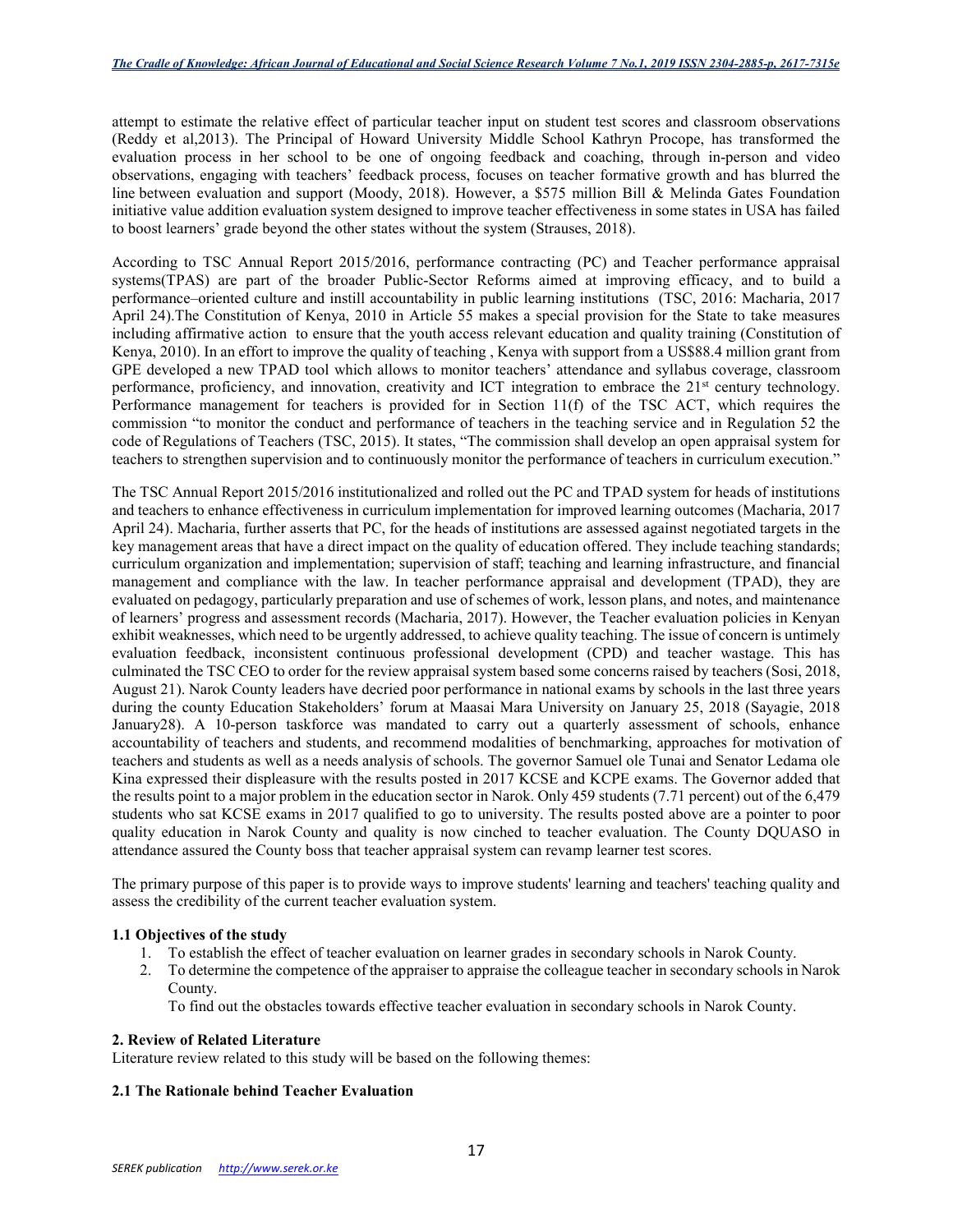Global campaigns in education have been based on access to education and indeed school enrolment have upsurge. Currently the point of concern is the quality of education, and this has been fixed on teacher evaluation. Having learners in school is not enough but how those learners learn is important. Currently the global economy is dependent on quality education and that is dependent Quality teaching. Quality education is one of the Sustainable development goals set by the United Nations General Assembly in 2015. The SDGs are part of the Resolution 70/1 of the United Nations General Assembly: Transforming our World the 2030 Agenda shortened as the "2030 Agenda." The SDGS are built on the principles agreed upon in resolution A/Res/66/288, entitled "the future we want." Goal NO.4 Quality Education: Which states "Ensure inclusive and equitable quality education and promote lifelong learning opportunities for all "Echoing Dakar Declaration of 1990 on Education for all (UNESCO, 2017).

# **The Objectives of Teacher Evaluation**

- To provide quality education to learners in all public institutions,
- Enable teachers improve their performance competencies,
- Analyze teachers performance gaps and provide support for CPD,
- Maintain cumulative records of teaching and learning effective and consistent teacher evaluation
- Enhance the rights and safety for learners

According to section 11(F) and 35 of the TSC Act (2012), the Commission is mandated to monitor the conduct and performance of teachers in teaching service Further Section 52 of the Code of Regulation for Teachers (2015) stipulates that the commission shall in administering the performance appraisal system (TSC, 2016):

- Require Heads of Educational institutions to be teacher evaluation supervisors.
- Use performance appraisal reports for purposes of promotions, deployment.
- Identify the teachers development needs in line to global innovations
- Administer corrective measures in cases of unsatisfactory performance
- Develop and review criteria, guidelines, and tools for performance appraisal.

The current Teacher evaluation system using the TPAD Tool was to replace the traditional performance appraisals that required head teachers or TSC county directors 'perceptions of tutors performance which made the evaluation subjective (TSC, 2016).

Evaluation guideline on teacher appraisal using the TPAD Tool: TSC has already digitalized the TPAD Tool, the hard copy of each teacher shall be retained in the teacher's appraisal file in school. The principals are required to analyze termly evaluation, which will cumulatively constitute the annual appraisal report.

| Appraisee                 | Appraiser                  | Confirmation               |
|---------------------------|----------------------------|----------------------------|
| Teacher                   | <b>Head of Department</b>  | Deputy principal           |
| <b>Head of Department</b> | Deputy principal           | Principal                  |
| Deputy principal          | Principal                  | Curriculum support officer |
| Principal                 | Curriculum support officer | <b>Sub-county Director</b> |

# **Post Primary School Appraisal Procedure Summar***y*

*Source: TSC TPAD, 2018* 

Non-Compliance, display of adverse rating by any teacher and a supervisor who fails to appraise, manipulates records and principal who fails to submit annual appraisal report as stipulated by Section 54 of the code of regulation for teachers 2015 may result to disciplinary action against a teacher (TSC, 2015).

The TSC appraisal Process according to the TPAD tool (2018) include:

:a)Appraisal Target, setting meeting (held before the beginning of each term)

b) Continuous Observation and Assessment; appraisal ratings meeting (done at the end of each term)

The Teacher competence areas below are measured based on performance indicators and teaching learning outcomes.

# *The performance competency areas with the total rating score:*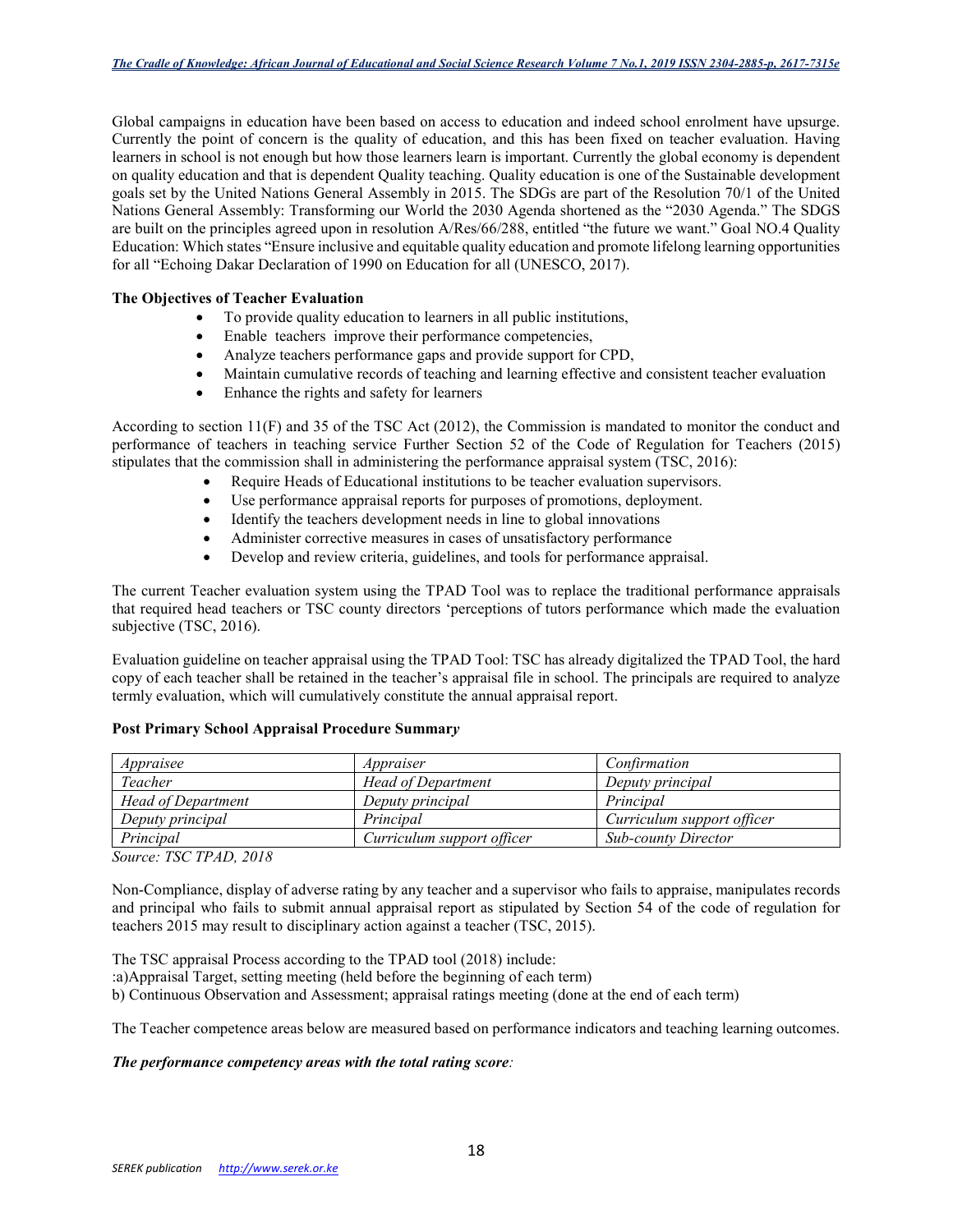| $S/NO$ . | Performance Competency Areas                       | Number Of Performance | <b>Total Percentage</b> |
|----------|----------------------------------------------------|-----------------------|-------------------------|
|          |                                                    | Targets               | Marks                   |
|          |                                                    |                       |                         |
|          | Professional knowledge and application             |                       | 30                      |
|          | Time management                                    |                       | 10                      |
|          | Innovation and creativity in teaching              |                       | 10                      |
|          | Learner protection, safety, discipline and teacher | $\overline{3}$        | 15                      |
|          | conduct                                            |                       |                         |
|          | Promotion of Co-curricular activities              |                       | 10                      |
|          | <b>Professional Development</b>                    |                       | 15                      |
|          | Collaboration with parents/guardians<br>and        |                       | 10                      |
|          | stakeholders                                       |                       |                         |
|          | Total per term and annual score for the teacher    |                       |                         |

Source, TPAD, 2018

*The TPAD tool has an annual learner's progress record for all subjects making the Kenyan teacher evaluation to be typecast under the valued-addition evaluation model (TSC, 2016). It also has a section for lesson attendance, which aims at reducing teacher absenteeism (Macharia, 201).* 

*Lesson attendance and lesson recovery is monitored using a form which the teacher fills and signs in class (TSC, 2016). It requires that there is a teacher concerned with compiling all this data per week, however, the commission has not prepared the teachers for this clerical work (Oduor, 2018, March 28). Professional growth must be discussed once as a part of a post-observation conference. This means that TPAD implementation can be relied on as a predictor of the effectiveness of curriculum evaluation in secondary schools (Aloo, Ajowi & Aloka2017). There is also the Arbitration space in case there is disagreement between the appraise and appraiser.* 

# 2.2 **The Parameters that can Enhance Teaching Quality and Improve Learner Test Scores**

# **a)Teacher Continuous Professional Development (CPD)**

Lifelong CPD keeps teachers abreast of new knowledge and practices in the field and it can have a direct impact on student achievement. In-service training of teachers should take priority Sessional Paper No. 1 of 2005; a policy Framework for Education, Training and Research which articulates the need for continuous improvement in the quality of services through continuous skills upgrading for teachers and real work must be done by teachers who are intellectually and spiritually engaged (Mugambi, 2014:Cody, (2015) If Teacher Service Commission is to improve the quality of teaching, they should make provision of high quality professional development to all teachers a key component of TPAD Tool (Smylie, (2014). Implementation of TPAD requires a new educational infrastructure and professional Leadership (Solvi, Elstad & Hakonkavil) with the global technological change in mind. Mainai, (2016) in his study in Narok County primary schools revealed that Narok county Principals lack the proficiency ICT skill to supervise TPAD execution. Principals are e- administrators; however, the area of concern is that most of them lack ICT e-learning integration skills, as technology leaders (Schiller, 2003).

# **b. Lesson Observation**

Lesson Observation caters for the following key areas: Organization, presentation, interaction, content knowledge and relevance and methodology. Lesson observations based on action research is a way for teachers to discover what works best in their own classroom situation. The TSC recommends one lesson observation each term by the appraiser. The observation areas include introduction and lesson organization, content delivery, teaching method, learner involvement and communication and classroom management in a form and the observer indicates what is observed. There is a rating section with three columns for appraisee, appraiser and then a column for the agreed score and 25 marks awarded converted on a likert scale of 1-5. This is a compulsory target one in the TPAD Tool standard on professional knowledge and application. (TSC, 2016). Lesson observation cycle involves pre-observation planning conference and post-observation conference. The principals should provide the teachers with supportive management practices regarding utilization and workload available materials and professional resources (Aloo, Ajowi & Aloka 2017).

# **c. TPAD Checklist an Effective Monitoring Form**

Teachers must make use of the checklist for the sake of TPAD effectiveness: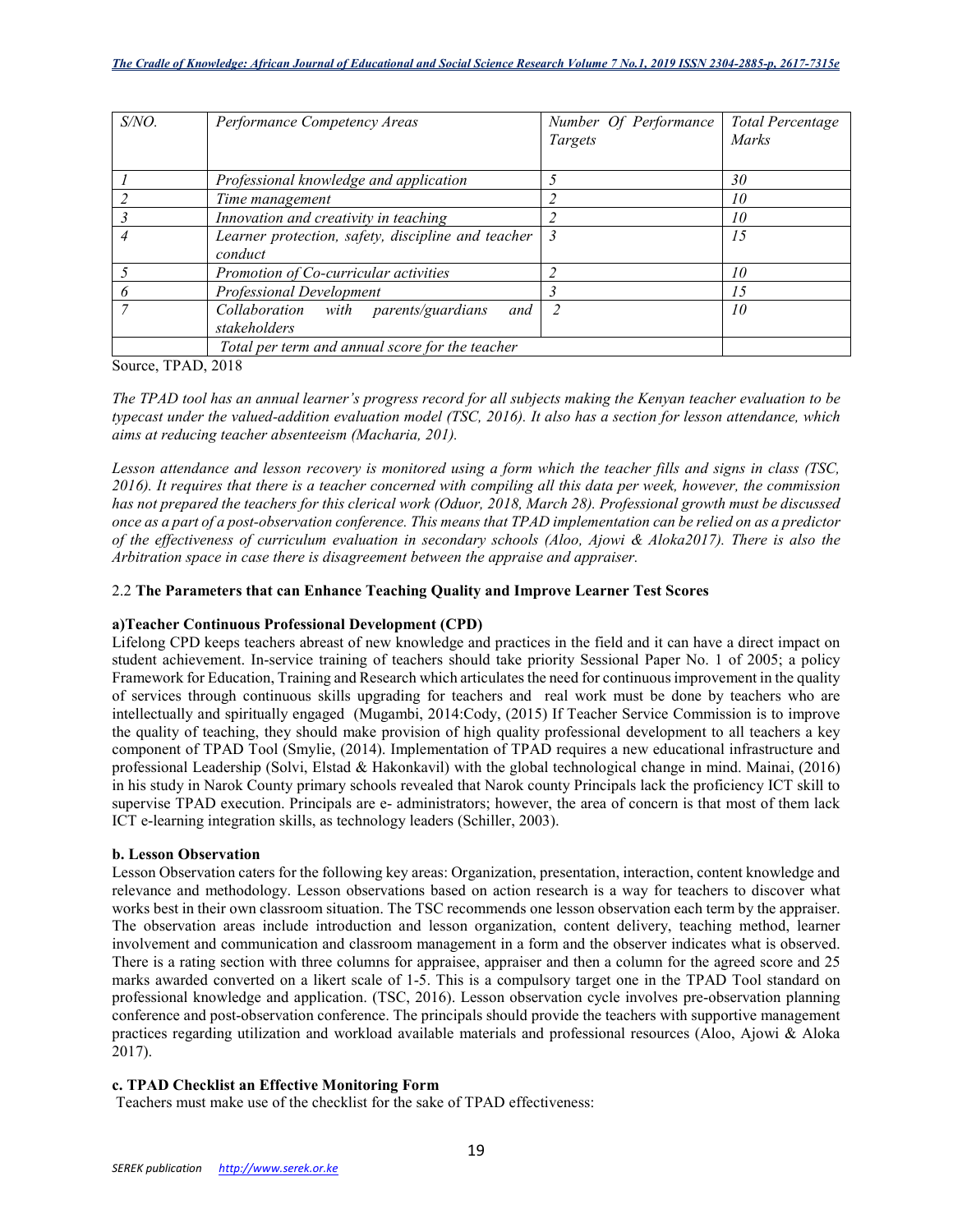Teacher Lesson Attendance registers marked by the class monitor and surrendered to the Deputy Head and filed at the principal's office and in Teacher Professional Documents are also monitored using this form. The principal must ensure that this checklist is marked monthly by the immediate supervisor (TPAD Tool, 2018). It is signed monthly by the appraiser and confirmed termly by the Head of the Institution. This tool has documents, which shall be used to assess whether the Head of the Institution has embraced institutional based Quality Standard Management (QSM) in maintenance of teaching standards (TPAD Tool, 2018). It is checked monthly by CSO or SCD at the end of the month and TSC CD/DCD/SCD at the end of the term.

### **d) Teacher Preparation Verses Quality Teaching**

For quality, teaching to be achieved teacher preparation needs to re-evaluation. Allen, C., Hadjistassou, S. K., & Richardson, R. (2016) recommends that pre-service teachers need not only receive constructive feedback from experienced teacher trainers but also to be presented with their own teaching performance as a means to reflect and evaluate their own teaching practice. Kukulska- Hulme (2009) makes a call to educators constructing mobile learning activities to also try them for teachers' self-evaluation with recordings of their classroom performance that could be enhanced through the use of mobile devices. Previous studies, such as Bolona Lopez, Ortiz, and Allen (2015) have demonstrated that smartphones are effective tools for assessing student teachers' teaching practices in Ecuador. However, limited attention has been paid to the use of iPads as tools to record and facilitate self-evaluation among pre-service teachers on teaching practice in geographically remote locations. Allen, C., Hadjistassou, S. K., & Richardson, R. (2016). Conducted a study in 2015 on Self-evaluation using iPads in teaching practice among five female primary pre-service teachers who had completed their practical teaching placement in Swedish schools. They were provided with an iPad mini for their five-week practicum in Kenya and Tanzania and were introduced to the pedagogical expectations, tech training and resources to facilitate communication with the instructors and video uploading on their iPads, such as Skype and Adobe Connect and Moodle. The pre-service teachers perceived the use of iPads as effective tools for self-confrontation with recordings of their teaching performances.

### **2.3 Positive Impact Report of the Appraisal system using TPAD Tool**.

The appraisal system has a number of positive impact on the learner achievement and other performance areas.

Jonyo, O. D and Jonyo, B.O. (2017) outline the benefits of TPAD evaluation system according to TSC.

1) Compliance status: Heads of Institution and teachers have fully embraced PC and TPAD through signing of PCs and setting appraisal targets, and as a result, the performance management tools have been entrenched into the teaching service

2) Effective time management: Improved overall lesson attendance due to reduction in teacher absenteeism and the quality of teaching, syllabus coverage and curriculum delivery has improved.

.3) Use of professional documents: Commendable improvement in preparation of schemes of work, lesson plans, lesson notes and learning/teaching progress and maintenance of Record of Work Teachers now spend more time in lesson planning, updating their teaching aids and documentation on learners' progress and lesson compensation.

4) Lesson attendance has improved with NaroK County having lesson attendance that ranges between 80-97% and this has enhanced by continuous monitoring of lesson recovery.

5) Heads have become more rigorous in supervision because their targets cannot be met without teachers first delivering on their own.

6) TPAD is giving teachers an opportunity to gauge their potentials and set targets which are achievable.

7) Safety of Learners: teachers understand the legal and policy provisions on learners' welfare and are sensitive about safety of learners.

8) Financial management: There is improved adherence to approved budgets, improved submission of books of accounts for audit and compliance with the Public Procurement and Asset Disposal ACT through tendering, evaluation, awarding, and disposal procedures is becoming entrenched.

9) There is promotion of co-curricular activities making the students realize their talents.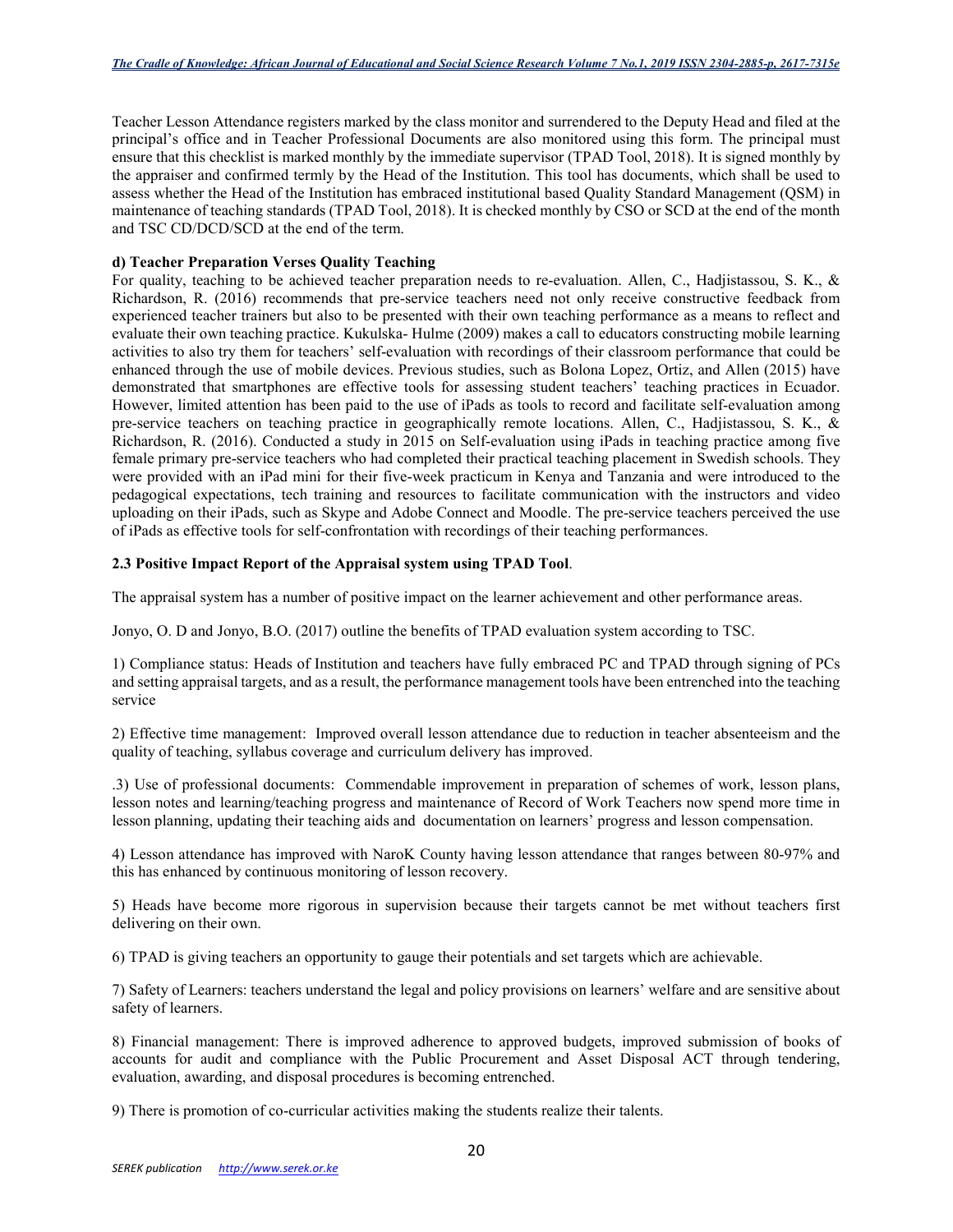### 10) There is increased integration of ICT

11) A collaborative culture is developing in schools where teachers involve parents and guardians in the management of learner behaviour.

### **2.4 A correlation between Teacher evaluation Scores and learner grades from the global perspective.**

A study in Chicago found positive gains because of teacher evaluation and their teachers agree that lesson observation was improving instruction (Jiang &. Sporte 2016). The report further found out that teachers in schools with betterorganized and learning climate tend to have higher value added and observation scores. The value added scores intended to capture the student growth on tests scores, and control for measures of student disadvantage such as poverty and previous achievement. Observation rating are intended to capture a teacher's level of instructional practice (Jiang &. Sporte 2016). In Singapore all school and teachers have access to a world-class, research-based set of competencies that are correlated with performance on outcome goals (Steiner, 2010). If the Kenya government can invest in education and embrace, the Singapore teacher empowerment and competency based evaluation as USA Tennessse state is doing as done the quality of teaching can improve. It has also embraced the elements of successful teacher professional development like: concrete and classroom based mentoring a, coaching and supporting roles, collaborative continuing professional development, teachers selecting their own CPD activities, pedagogical leadership, sourcing outside the school expertize and sustained professional development over-time (Walter & Briggs, 2012).

#### **2.5 Relationship between TPAD Teacher Scores and Learner Test Scores in Kenya.**

Kenyan TSC CEO asserts that though there are teething problems in the teacher evaluation system it has positive impact in learner performance (Macharia, 2017). However, in a majority of schools in Kenya the TPAD scores do not correlate with the learners test scores. Taking an example of Narok secondary schools most of the teacher rating both the appraisee and appraiser plus agreed scores range from 50% to 70%. However, when the learner scores are assessed they range from 15% to 60%. From the data above the teacher competency is above average while that of the learners is below average. Julie, (2012) examined effects of teacher evaluation on student achievement and teacher effectiveness. The study observed that data from teacher evaluations should be used to make adjustments with teaching practices and methods. Nolan, (2010) studied the effect of teacher ratings on teacher performance and the results indicated that low rated teachers saw increase in their student English and Maths test scores. Talyor, and Tyler, (2012) discovered that performance measures and a quality classroom-observation-based evaluation measures could improve mid-career teacher performance. Hadi, A. (2006) in his research indicated that there is no correlation between the supervisor performance rating of teachers and the success of the teachers' students. Individual teacher variation in teaching also has an impact on learner performance. Strong, (2012) asserts that student academic achievement varies depending on which teacher the student is assigned to.

In Kenya the PC and TPAD have impacted positively on learners test scores. Macharia, the CEO TSC in her speech during the Kenya Primary Schools Heads associations asserted that 2017 KCPE exam scores demonstrated positive impact of appraisal in the provision of quality teaching (Muiyuro, 2018, March 28). She further added that in the oneweek monitoring of the appraisal, most of the heads of institutions, teachers and school management board cited drastic improvement in school and class attendance by teachers as one of its greatest impacts. The just released 2018 KCSE results also indicate that there was a performance improvement index in which 315 students managed to get an A grade an improvement from 142 of 2017 and 141 of 2016. Students with university level qualification C+ and above hit 90,777 and increase of 13.77% compared 2017 70,073 (Muraya, 2018). According to Cabinent secretary Education Amina the KCSE 2018 improvement has been attributed to monitoring and evaluation (Muraya, 2018 December 21). She further asserted that in that the improved performance was attributed to a number of factors: one the ministry of education mounted robust countrywide education quality dialogues in all 47 county's which gave all key policy agencies sensitize education stakeholders on areas that needed urgent attention in delivering quality education.

#### **2.5 Appraiser Creditability verses Teachers perception of the Appraisal system.**

Appraiser credibility can have an effect on the teachers' perceptions of the appraisal system. Teachers who received higher graduation scores observe assessments as a cause for professional confrontation (Aloo, Ajowi & Aloka, 2017). Implementing teachers" appraisal is an important management activity in Kenya public schools and especially for school managers. The direction for managing appraisal systems requires that appraisers be professionally competent. There is no definition of the knowledge and expertise required to be an appraiser in Kenya. In most schools, HOD, Deputy Principal, and principal are the usual appraisers. In many occasion teachers have blamed their performance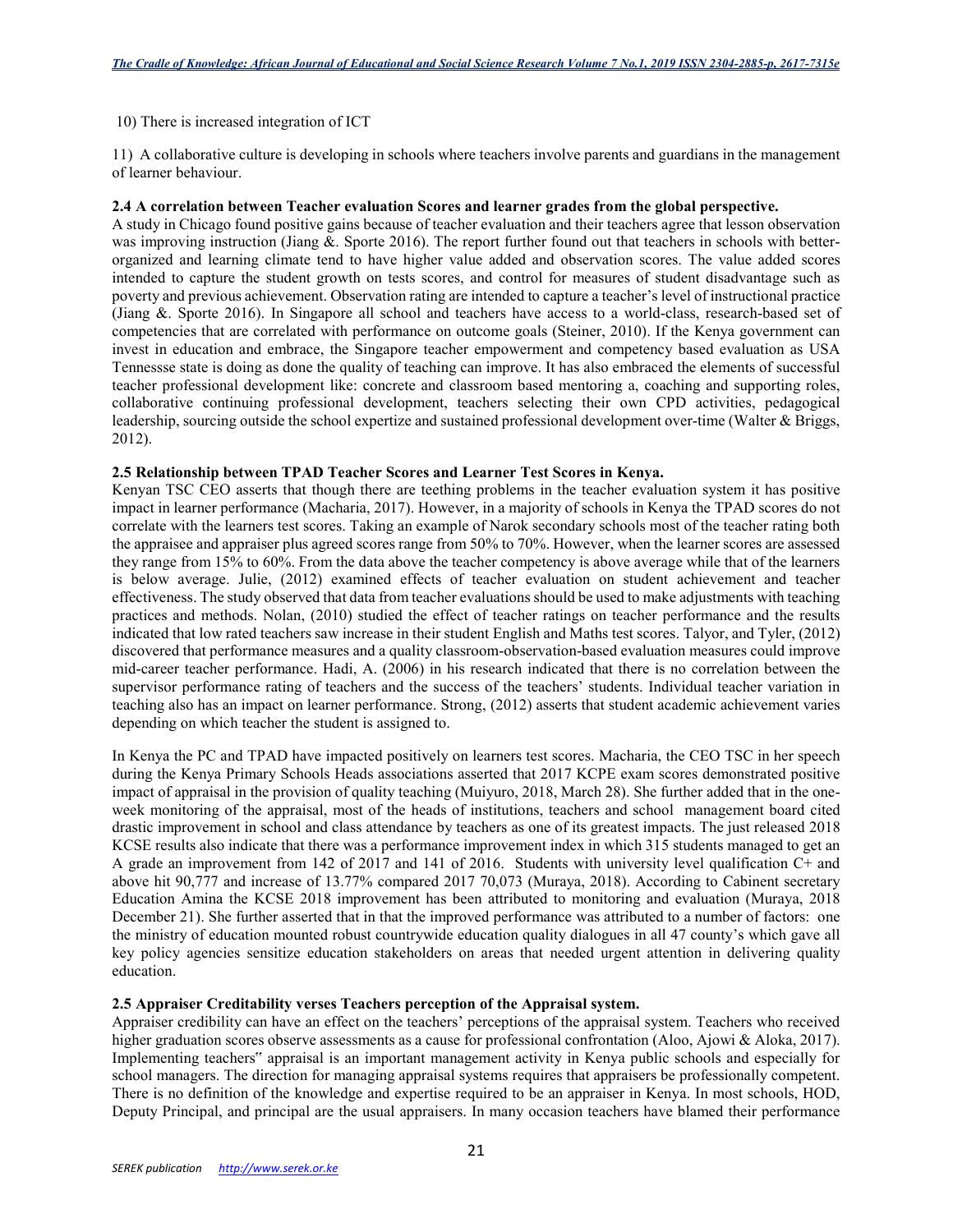appraisers as lacking requisite knowledge and skills needed to deliver acceptable appraisal results. In a research conducted in Portugal by Flores (2010), 35.7% of the teachers said their appraisers appeared not trained to perform their task effectively and thus teachers questioned the credibility of appraisal process. Training makes performance appraisers to understand the appraisal process, use the appraisal tools as required, provide feedback and guide new target setting. Here in Kenya, research has revealed that principals and other school designated appraisers are equally rarely trained on how to manage the TPAD process. Multiple appraisers can produce consistent evaluator scores and Stronge (2012) suggests use of a variety of evaluators as in 360 – degrees approach to conduct teachers" appraisals. Multi-rater approach have greater accuracy and objectivity compared to traditional top-down performance appraisal (Thiry, 2009). Appraisers have taken the appraisal system to be a routine process and the appraiser never give the appraisee the evaluation feedback. Jansen, (2011) observes that, giving meaningful feedback to the teachers is the sure way to uplift teaching and learning standards. According to Robert (2003), performance feedback gives an opportunity to an appraisee to point the challenges related to his or her level of achievement and raise the support that is needed in order to meet expected results. Feedback is known to direct working behaviour, influence future objectives and, an individual sense of accomplishment as well internal motivation, (Thiry, 2009). In schools, performance appraisal feedback involves providing a teacher with performance data, regarding his or her designated duties and responsibilities after undergoing performance evaluation. Based on OECD (2012), teachers" performance appraisal feedback is critical since it motivates and direct teacher's teaching action within the school. Feedback helps them to learn their level of professional abilities and make appropriate adjustments for improved performance. According to Robert (2003), performance feedback gives an opportunity to teacher to point the challenges related to his or her level of achievement and raise the support that is needed in order to meet expected results. Appraisal scores have noted to be inconsistent depending on evaluator effectiveness. According to Gichuki M. G. (2015) in his study in Nakuru County on appraiser the highest scored performance appraisers in effectiveness were the peer teachers" appraisers (76.7%) followed by the principals with at least 72.3% of teachers and then deputy principals (64.4%). The least scored appraisers were the parents (35.5%). Based on the above, a significant proportion of teachers viewed a variety of appraisers effective in their performance of duty in their respective schools. Similar results appraiser effectiveness were also obtained by Monyatsi, P.P. (2002) in his study in Botswana. Teachers also believe assessing teachers' weakness and strengths can affect social and personal prestige. Issues of appraiser incompetency have been observed especially in cases where the appraiser does not merit his position.

#### **The Actual Teacher Performance Appraisal (TPAD) Report 2017**

*The 2017 teachers' appraisal report returned a shocking verdict of cooked results, poor dedication of teachers that threaten to sabotage performance tools (Odour, 2018 March). Odour, A. (2018 March) Further asserts that huge discrepancies emerge on teachers and schools data under their supervision. "It was noted that field staff did update records on PC and TPAD. Also noted are general breaches of PC and TPAD guidelines and timelines, which the report finds were flawed by the TSC directors. . Overall, the report indicates poor collaboration among the three levels of CDs, SCDs and CSOs, as coordination was lacking. Thence, there was no feedback to specific schools regarding PC and TPAD implementation as per county level monitoring, however, some counties registered creditable achievement in the implementation of the TPAD tool.*

### **2.6 Issues and Challenges in TPAD Tool Implementation**

- .Appraisee phobia to be observed even if an appraiser is a colleague: This is not foreign; a study on 2400 educators in Hong Kong found that some teachers were much less willing to welcome observers in their classroom (Lam, 2001). Appraisers phobia to observer teachers and has been detected in most counties in Kenya.
- Variance in lesson observation have their own challenges. Across multiple studies, variance among appraisers observing the same lesson accounted for 25% to as much as 70% of the variance in scores, depending on the study and the protocol (Bill and Melinda Gates foundation, 2012).There are multiple sources for discrepancies among Appraisers. These include variation in the extent to which appraiser is strict or lenient in his or her scoring (Kingsbury, 1992). Lesson observation scores also vary as a function of both the day on which lessons occurred and the day on which scoring of video recordings of those lessons occurred using data from the Understanding Teaching Quality (UTQ; http://www.utqstudy.org/) project.
- Appraisee intimidation in some schools and some principals hire IT technicians to do online TPAD uploading for all the teachers because of lack of ICT skills instead of providing CPD.
- Highly performing schools with their own targets have dumped the TPAD and only do fake figures at the end of the term (Oduor,, March, 2018).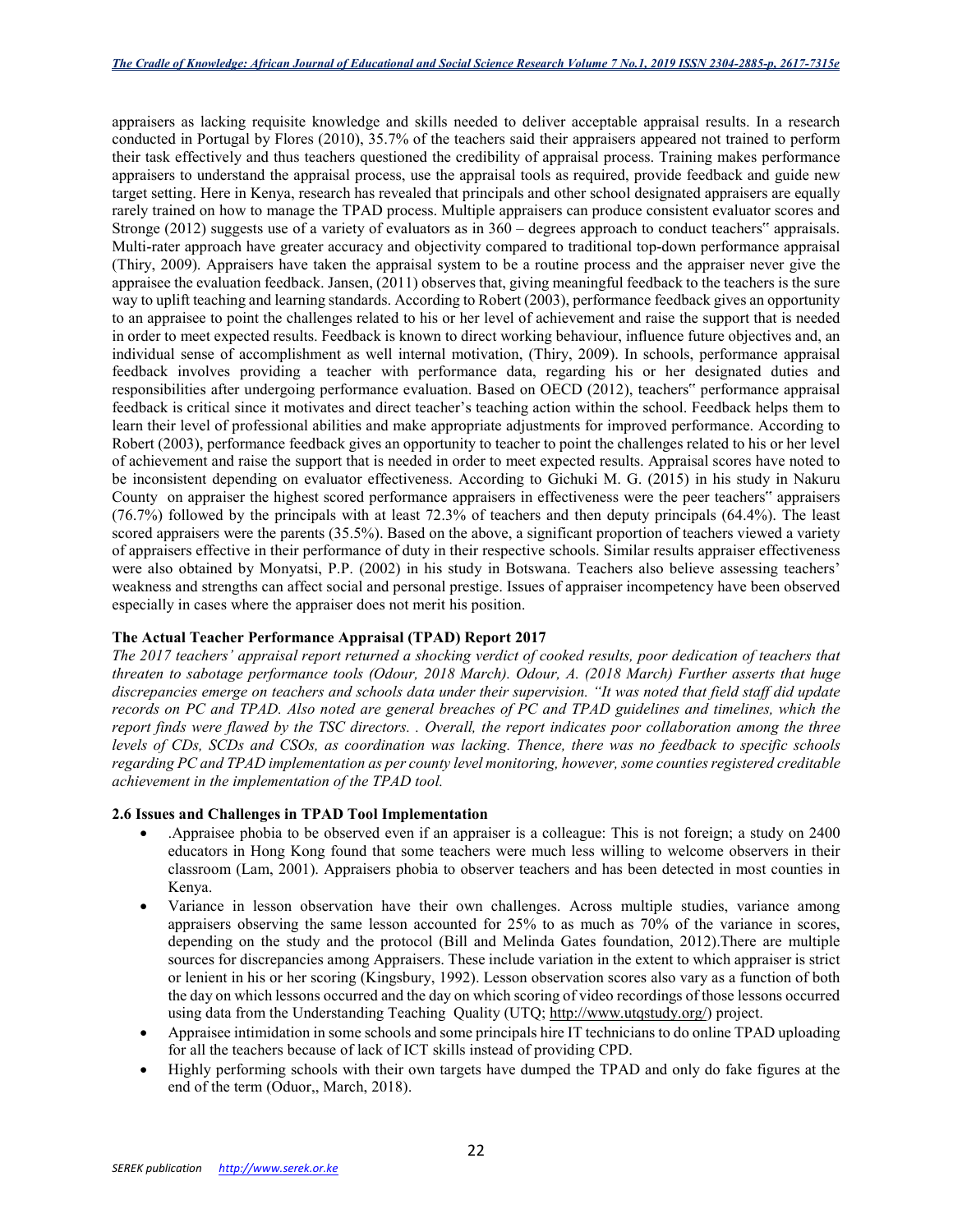- Hard feedback and instances where appraisers 'honest critique of classroom practice is issued and the teacher may experience some level of professional discomfort' (Lord, Cress & Miller, 2008, p. 57, quoted in Mangin, 2011, p. 49).
- Lack of internet connectivity at the school level. Teachers spend time in cyber cafes looking for forms and filling them instead of remaining in school with learners (Sossion, 2018 in Nyamai, 2018). Hard copy TPAD is left to cyber technician to fill overnight to meet the deadlines and teacher have been reduced to clerical officers and waste of learners' valuable time. There is evidence of disparity in hard copy and online TPAD upload.
- Conflicts between the Teachers unions and TSC have put Teachers at the crossroad. In September 2018 teachers from Chepkoeilel in Uasin Gishu County, Kakamega and Masaba led by their KNUT Secretary general burnt the appraisal forms saying that KNUT was not consulted (News Blaze digital team, 2018 September 9). TSC has sanctioned them to show cause why their action cannot be taken against them ( Obebo, 2018 September 6)
- Monitoring of teacher attendance by the learners downgrades the teaching profession.. Learners sometimes forget to give the lesson attendance for to the teacher to sign forcing them to sign for them even when absent. They view the exercise as principal –teacher intimidation because of improper induction. Teachers were also never inducted on the use of the TPAD and see it as a punitive measure by TSC.
- Because the teacher do not understand the TPAD itself they do not know when to seek for the Arbitration in case of disagreement with appraiser.
- TSC failed to consider and remedy other factors that affect learner test scores like learners background. Teacher Evaluation in Chicago Key findings from Consortium Research from the 2013-14 public schools reveals that 26 percent of teachers with the lowest value-added scores are in schools with the highest concentration of poverty (Jiang & Sporte 2016). The difference in observation scores are more pronounced 30 percent of the lowest-scoring teachers are found in highest-poverty schools, while only 9 percentage are in schools with the lowest poverty. Observation scores have a stronger relationship with school characteristics, such as poverty, than value added scores. According to Williams, C. (personal communication, July 2<sup>nd</sup> 2018) commentary on Bill Gates and Melinda teacher evaluation In the USA Lowincome students often face micro-, meso- and macro-barriers that disrupt success that higher income groups never have to contend with. Teachers cannot fix problems of underfunding; adverse childhood events & trauma; poor nutrition; dilapidated housing; parent illiteracy or language barriers; nor other concerns associated with poverty.
- The TSC is silent about recycling and online schemes which may be substandard and involving use of text books which do not exist in that particular school.

Tonyo & Tonyo, (2017) identified the following challenges in teacher evaluation.

- Lesson Observation Indicator is a compulsory target yet some Heads of Institutions have the notion that only field officers can observe their lessons. This can be done by Heads of departments.
- After the observation of a lesson, both the appraisee and appraiser should give their ratings on the observation areas before they agree on the final score but in most cases the appraiser gives ratings on both columns and even on the agreed score.
- Some deputies do fail to prepare a weekly summary class attendance register signed by the class monitor on lesson attendance. Forcing the teachers to fake figures on lesson taught, missed and compensated in the TPAD.
- On the page with Appraisee/Appraiser's Remarks, they both tend to write," targets met" when they should make comments on how the appraisal process was conducted.
- On the Teacher Support and Professional Development planning, the appraisee should be able to identify the gaps, which hindered him/her from achieving the set goals while giving the recommended support/activities needed to improve on that gap. Some appraisees leave the space with performance gaps plan but fill the recommended Support space making the whole process meaningless.
- The Arbitration space should only be signed when both the appraisee and the appraiser fail to agree on the ratings and in the presence of an Arbitrator but most teachers and their appraisers tend to fill it even where there is no disagreement.

# *2.7 Samples of Teacher Evaluation models which can be researched on*

*This paper will suggest the following appraisal models that can be researched on to improve the Kenyan TSC appraisal System*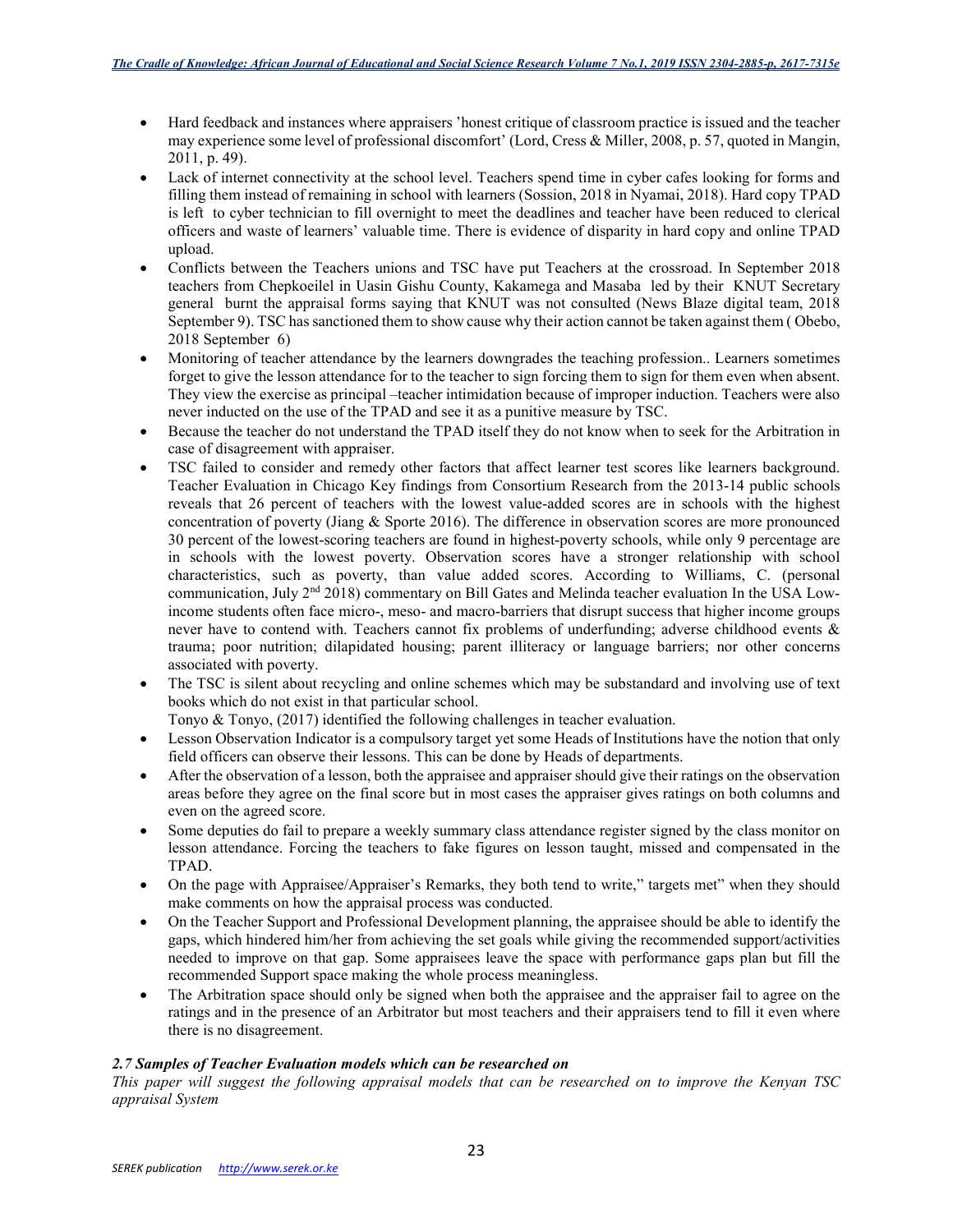### • *Value-added model (VAM)*

Value-added model (VAM) this estimates how much a teacher has helped individual students grow over the course of *an academic year (Burns, 2016).* 

### • *Marzano's causal Teacher Evaluation model.*

*It relies on research-based practices in instruction; improves accuracy of scoring; supports administrators in giving teachers more concrete, actionable feedback (Carbaugh, Marzano & Toth, 2017).* 

### • *Glatthorn Differentiated Supervision model.*

 *This model gives the administrator different ways to evaluate different teachers, BOM, teachers on teaching practice and Intern teachers can be given a more rigorous evaluation while t experienced, head of department can be afforded more freedom (Glatthorn (1997).* 

#### • *Collaborative instrument model:*

*The model centers on working with a mentor.* 

#### • *Singapore Competency- Based Teacher evaluation system*

*Based evaluation standards such as; Specific work goals like competency targets and performance goals, Current competency ratings, CPD plans and Feedback.* 

### • *Teacher collaborative evaluation model.*

*Developed in Shangai China, used in Japan, Asia and in Tennesse USA it incorporates common planning, peer observation, feedback and refinement.* 

#### • *Block scheduling model.*

 *Emphasis on staff development at the school level, increased attention to instructional programs, based on students' needs.* 

### • *Danielson evaluation model widely used in the USA*

*The Danielson model of teacher evaluation is based on four domains below broken down into 22 different components and 76 elements (Moss, 2015).* 

*The Framework for Teaching, provide the vehicle for teacher growth and development by providing opportunities for professional conversation around agreed-on standards of practice" (Danielson, 2010/2011, p. 39).* 

### **3. Discussion**

Teacher evaluation is a key aspect in quality teaching, the implementation of the TPAD tool is a continuous process which should allow flexibility in any amendment. Teachers require continues professional development in order to keep them abreast of the new trends in education. TSC agrees that there are teething problems in the implementation of the TPAD, though it has been a success in some Counties. Reforms in education are ongoing in every county in Kenya, however to achieve consistency in quality teaching needs more reseach. Learners grade are not consistent and in line with the teacher TPAD scores. Despite the contentious nature about teacher evaluation among some education stakeholders and concerns raised by teachers at some point there is evidence of improvement and valueaddition in learner grades and it has been attributed to the our current appraisal system according to the CS Education (Wanzala, O. 2018 December 21). Teachers need feedback to improve their practice and must be offered opportunities for coaching and practice of new pedagogical skills. Teacher wastage has been noted in Kenya and to attract talented teachers as well as strengthen instructional leadership within the school appraisal systems should be linked to opportunities for outstanding teachers beyond their classroom roles. They can even be given other roles of external appraiser, coaches and mentors as is the case in Singapore, Netherlands, Shangai China and New Zealand. Implementation policies of the appraisal system must be those that are linked to making teaching attractive and respected career and provides good mentoring. Issues and challenges raised in this paper can have remedies related to institutionalization of CPD, appraiser credibility and competency assessment, appraise readiness enhancement and research on new teacher friendly appraisal systems. Other factors that may affect the learner scores and appriasee –appraiser rating inconsistency must also be looked at.

### **4. Conclusion**

Conclusively, teacher evaluation has positive effect on learner grades and this can be enhanced by continuous by CPD, efficient teacher preparation, strong policies on teacher appraisal implementation and continuous review of the correlation of learners' grades and evaluation ratings. There are issues of appraiser credibility, which can be solved through CPD and developing better programs for ICT integration. This paper has raised a number of obstacles, which hinder the current Teacher evaluation system implementation. To redress the above challenges more research, reevaluation of learner background factors and enhance teacher capacity building are necessary.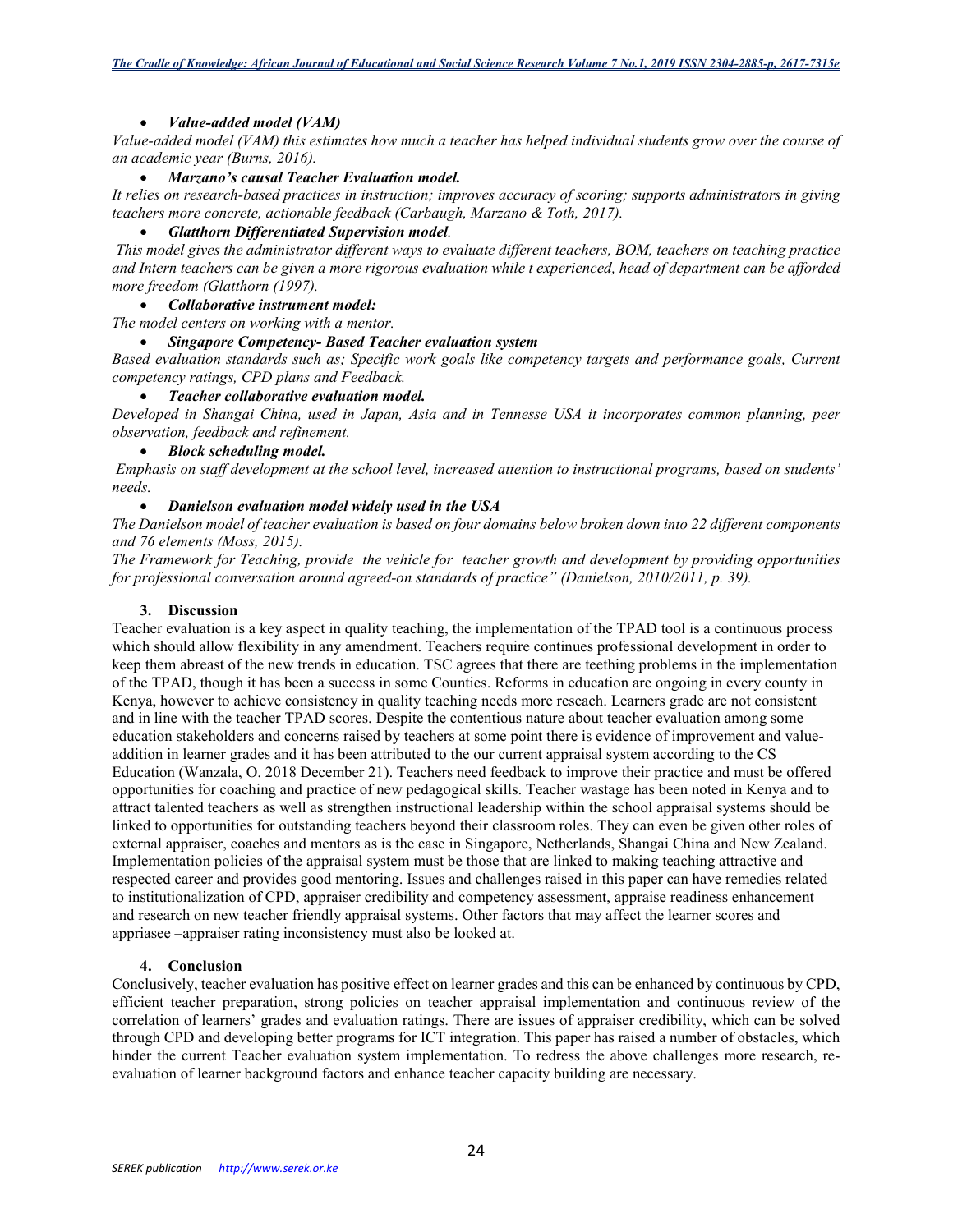### **5. Recommendations**

The author of this paper makes the following recommendations regarding efficient teacher evaluation:

- Monitoring learners' value-addition from primary to secondary. Recently KNEC released results of five candidates with exemplary value addition. The CS noted a case where a student scored 187 marks an equivalent of a D but scored a B in KCSE. It will be important to compare teacher rating and learner value addition and the gaps on teacher development planned.
- To avoid cooked results on the TPAD teachers can be trained to use mobile, Ipad and smartphone for videotaping and use the video lesson for self-evaluation this can be important as an evidence of lesson observation having taken place. This Videos can also be important for flipped classroom.
- Focusing on ways to build evaluator credibility because perceptions of evaluator credibility are strongly correlated with teachers' perceptions of the usefulness of the feedback. Where teachers have less favorable ratings of evaluator credibility, there should be ways to build evaluators' knowledge of subject being evaluated, knowledge of how students learn, knowledge of teaching practices, understanding of the curriculum being observed, and understanding of the established teacher evaluation system.
- A policy on CPD should be articulated urgently as a first step to institutionalizing CPD as a strategy for improving the quality of teaching and education in Kenya. Aobust CPD opportunities should be availed to teacher educators to enhance their knowledge, understanding and practice of teaching those who are going to teach young children.
- Use of classroom thumbnail monitoring feature by the principal to observe teachers in class. This can also observe the learners whose seriousness and concentration is not mentioned in the TPAD.
- To solve certain issues and challenges raised by the researcher simulation of Human Sensory capabilities, computers with the ability to see, hear, speak, feel (touch) and smell (detect odour) can be used in class. This can be used in the future to evaluate teachers and even correct them right in the classroom. Robotics-Computer controlled machines can also be used to provide a high-level lesson which a teacher can observe before actual lesson implementation.
- Considering ways to ensure that feedback is frequent, is timely, and includes specific suggestions to improve content and subject knowledge, instructional strategies, classroom management strategies, and recommendations for finding resources or professional development opportunities.
- TSC should create a department of external appraisers and mentors from the exemplary teachers who have excelled in their teaching to mentor intern teachers this will remove bias and create consistency in teacher rating.

# **References**

Allen, C., Hadjistassou, S. K., & Richardson, R. (2016). Self-evaluation using iPads in EFL teaching practice.<br>In S. Papadima- Sophocleous, L. Bradley, & S. Thouësny (Eds), CALL communities and culture – In S. Papadima- Sophocleous, L. Bradley, & S. Thouësny (Eds), *CALL short papers from EUROCALL 2016* (pp. 20-24). Research-

 Aloo, J. O., Ajowi, J.O. and Aloka, P. J. O. (2017). Influence of Teacher Performance Appraisal on Effectiveness in Curriculum Evaluation in Kenyan public secondary schools. *Academic Journal of Interdisciplinary studiesVol. 6(3) 77-64. at: http://jte.sagepub.com/content/62/4/367.abstract]*

Bill, G.,(2013, April 3<sup>rd</sup>) A fairer way to evaluate teachers. The Washington post [Video file] https://www.washingtonpost.com...bill.

Bolona Lopez, M., Ortiz, M., & Allen, C. (2015).Using mobile devices and the AdobeConnect web conferencing tool in the assessment of EFL student teacher performance. In F. Helm, L. Bradley, M. Guarda, & S. Thouësny (Eds), *Critical CALL – Proceedings of the 2015 EUROCALL Conference, Padova, Italy* (pp. 77-83). Dublin Ireland: Research-ublishing.net https://doi.org/10.14705/rpnet.2015.000313

Burn, J.(2016) Is There "Best" Teacher Evaluation system?Retrieved from https://edwp.educ.msu.edu/..../is-there-a-

Carbaugh, B. Marzano, R. Toth, M. (2017) The Marzano Focused Teacher Evaluation Model: A Focused, Scientific-Behavioral Evaluation Model for Standards-Based Classrooms. West Palm Beach, FL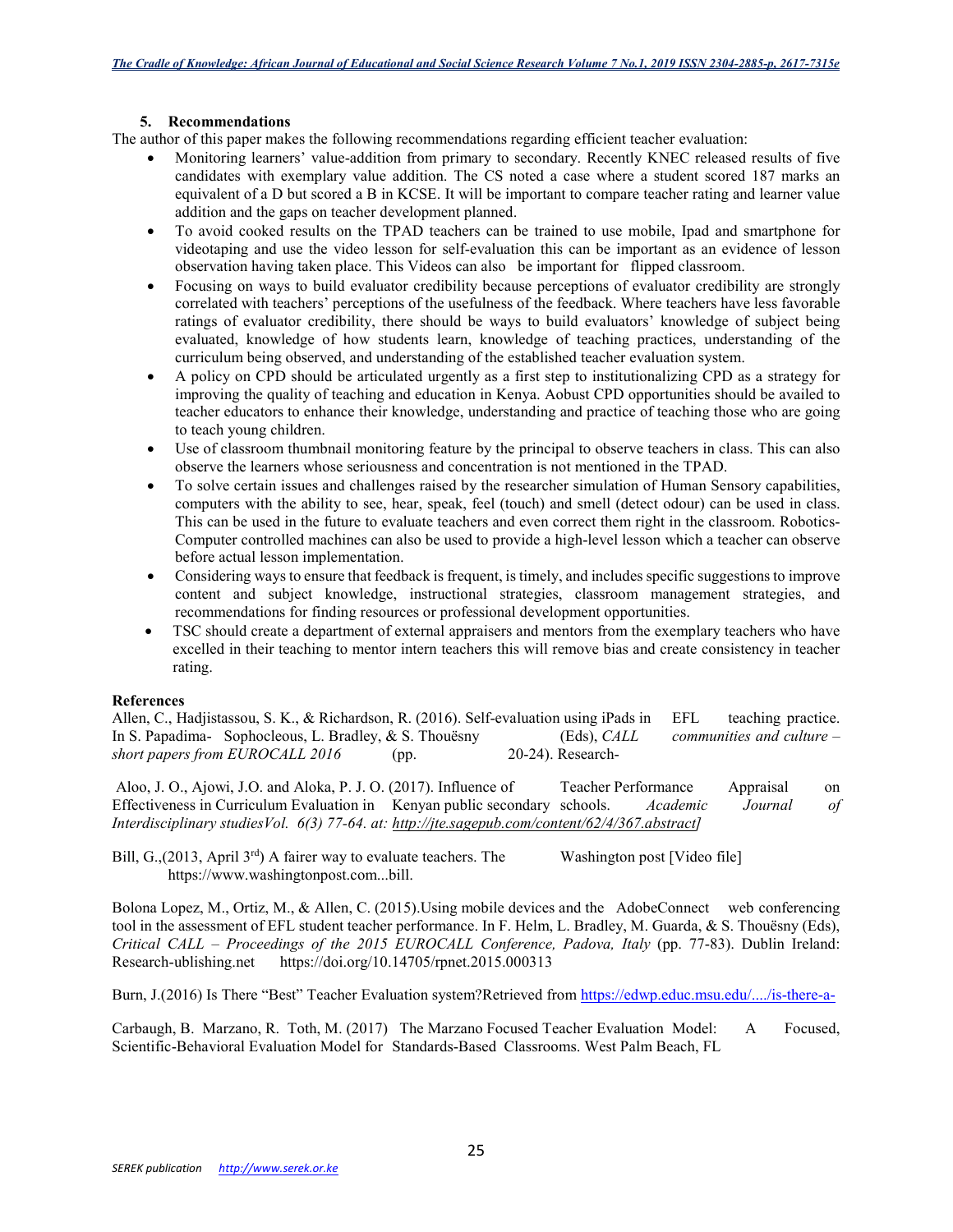Cody, A. (2014). Teacher education leaders speak out: Kevin Kumashiro on teacher preparation, edTPA and reform. Retrieved October 3, 2015, from http://blogs.edweek.org/teachers/living-indialogue/ 2014/05/teacher\_education\_leaders\_spea.html

Cody, A.(2018 Octo. 20<sup>th</sup>) Reporting to Bill Gates' destructive model of Teacher Evaluation [Video file] www.livingindialogue.com/responding-to-bill-gates-destructive model of teacher evaluation.

Daily Nation (2016), Teachers Appraisal System has improved Curriculum Delivery, April 25th.

Daily Nation (2017), Tough Rules on transfer of Teachers, June 25<sup>th</sup>

Gichuki M. G. (2015). Teachers Perceptions of the Performance Appraisal System Effectiveness in Public Secondary Schools In Naivasha and Gilgil Districts, Nakuru County.

Global Partnership for Education, (2017 August 8<sup>th</sup>) Transforming Teaching teaching in Kenya. http://www.global partnership for education in Kenya.

Danielson, C. (2010/2011). *Evaluations that help teachers learn*. *Educational Leadership. 68 (4)* 

Hadi, A. (2005).The relationship between the teachers performance ratings and the achievement of their students .*Education organization of zanjan, applied HRM research, volume 11, (1): 75-78* 

ILO (2013) ILO condition of contract. *ILO 2011 Version 2.2 (EN) 01.12.2013 Services T&C imperative.* Paris: UNESCO.

Jensen, B. (2011). Better Teacher Appraisals and feedback: Improving performance. London, Gratta Institute.

Jiang J.Y. &. Sporte,S.E. (2016 January)Teacher Evaluation in Chicago. Differences in observation and value –added scores by teachers, students, and school characteristics.

Jonyo, D. O. and Jonyo, B. O. (2017) Management in Kenyan Public Schools: Implications and Challenges. *European Journal of Educational Sciences, EJES September 2017 edition Vol.4,No.3 ISSN 1857- 6036.doi: 10.19044/ejes.v4no3a3 URL:http://dx.doi.org/10.19044/ejes.v4no3a3* 

Julie, A. N.(2012) Effects of teacher evaluation on teachers effectiveness and student achievement. A published MED Tthesis , Northern Michigan University.

Kukulska-Hulme, A. (2009). Will mobile learning change language learning? *ReCALL, 21*(2), 157-165. https://doi.org/10.1017/S0958344009000202Lewis, N.(2018 April 17<sup>th</sup>) Teacher to get two certificate for practice and TSC promote.

Lam, S. (2001). Educators' opinions on classroom observation as a practice of staff development and appraisal. *Teacher and Teacher Education*, 17:161-173.

Lord, B., Cress, K., & Miller, B. (2008). Teacher leadership in support of large-scale mathematics and science education reform. In M.M.

Mangin & S.R. Stoelinga (Eds.), *Effective teacher leadership: Using research to inform and reform.*New York: Teachers College Press.

Mainia, S. J. (2016) Head Teachers' preparedness for integration of information communication technology in administration of primary schools in Narok North subcounty. A master of education Thesis at the Nairobi University.

Manual. *Monitoring Unit Report:* EFA - *Is the World on Track?* UNESCO, Paris.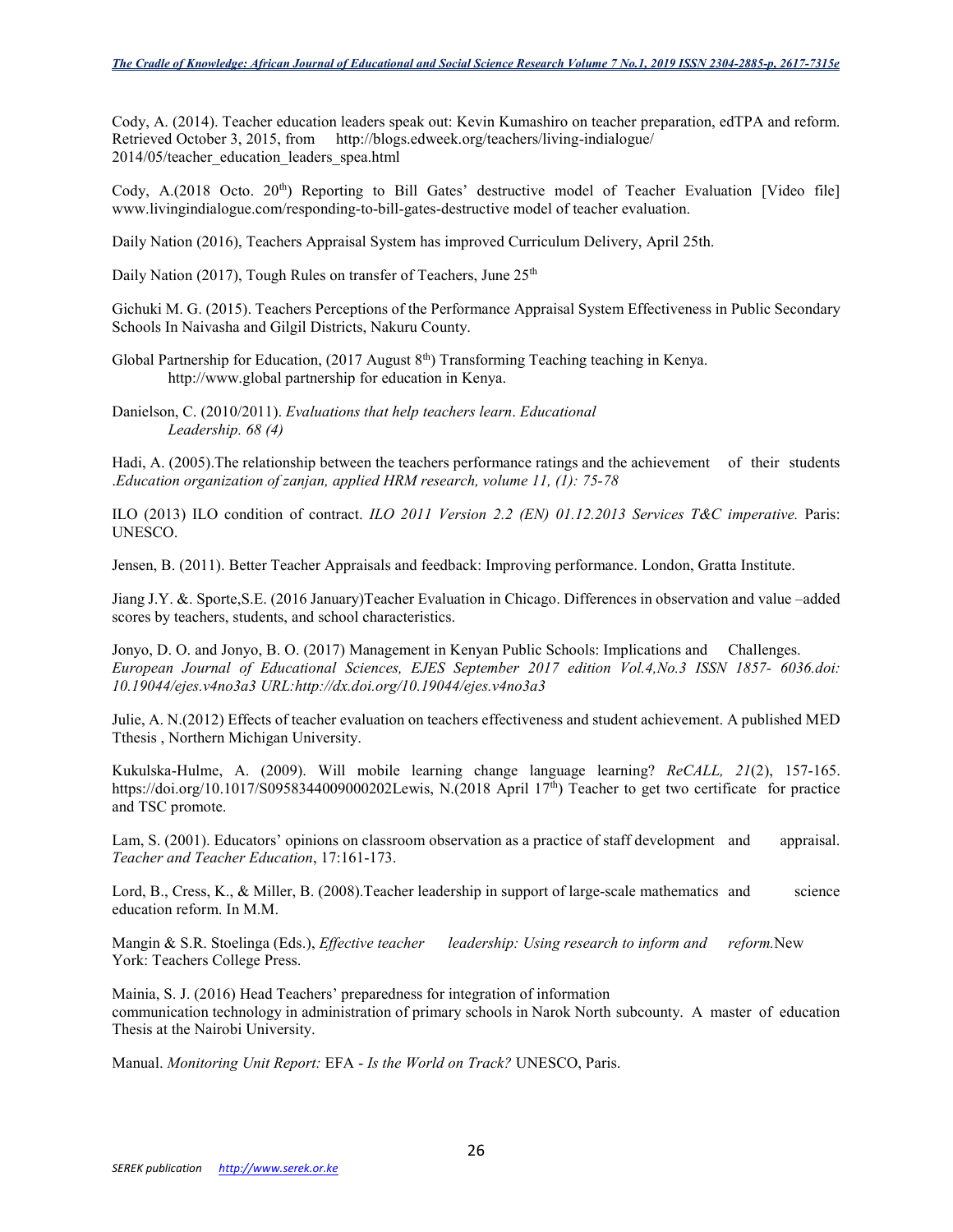Monyatsi P.P. (2003). Teacher appraisal: An evaluation of practice in Botswana secondary schools. Unpublished Doctor of Education thesis. University of South Africa: Pretoria.

Moody, M. (2018) 5 Ways to Improve Teacher Evaluation Systems. George Lucas Education Foundation school leadership.https://www.edutopia.org/article/5-ways-improve-teacher- evaluation-systems.

Moss, J. T. (2015) The Danielson Model of Teacher Evaluation: Exploring Teacher Perceptions Concerning Its Value in Shaping and Improving Instructional Practice. Seton Hall University Dissertations and Theses (ETDs)

Mugambi , M. (2014 February) Transforming the image of teaching profession in Kenya International journal of Education and Research Vol. 2 issue no. 2 feb 2014.

Muiyuro, Ayub (2018, March, 28) Teacher appraisal in schools has improved curriculum delivery. Retrieved from https://www.nation.co.ke/...Teacher.../...

News Blaze digital team (2018, September, 9). KNUT's Collins Oyuu leads Eldoret Teachers in burning TPAD Documents. Retrieved from https://hivisasa.com/..../97-chepkoilel-kn...

Nolan, (2010). The effect of teacher ratings on teacher performance. Retrieved fromhttp://Home.uchicagi,Edu/- Ny\_pdf.

Nyamai, F. (2018, march 27) Teachers Union tell TSC to stop job appraisal. https://www.nation.co.ke/…./teachers

 Obebo, M. (2018 September, 6) TSC takes action against tutors who burnt appraisal forms-Daily nation. Retrieved from https://www.nation.co.ke/....teachers...

OECD.(2013). *Teachers for the 21st century. Using evaluation to improve teaching*. Paris.Google Scholar

OECD, (2013). OECD review of Evaluation and assessment in Education Synergies for Better Learning. An International Perspective on Evaluation and Assessment

Oduor, A. (2018) Teachers Service Commission TPAD Discrepancies Report.

Reddy, L., Fabiano, G., Dudek, C., & Hsu, L. (2013). Development and construct validity of the classroom strategies scale-observer form. School Psychology Quarterly,

Robert, T. (2014). Administrator's views on Teacher Evaluation: Examining Ontario's Teacher Performance Appraisal. OISE, University of Toronto.

RoK (2005). Sessional paper No. 1 of 2005 on a policy framework for education, training and

RoK (2010).The constitution of Kenya. Nairobi: Government Printers

Sayagie, G. (2018, January 28) Narok Governer forms taskforce to probe poor school grades. *https://www.nation.co.ke/counties/narok/Poor-school-grades-worry-Narok-overnor/1183318-42818* 

Schiller, J. (2003). Working with ICT: Perceptions of Australian principals.Journal of Educational Administration, 41(2), 171-185.

Smylie, Mark A.(2014)Teacher Evaluation and the Problem of Professional Development *Mid-Western Educational Researcher*, v26 n2 p97-111 2014.

Solvi, G., Elstad, E. and Hakonkavtl (2017). Teacher evaluatiom as a wicked policy problem. Assessment in education principles